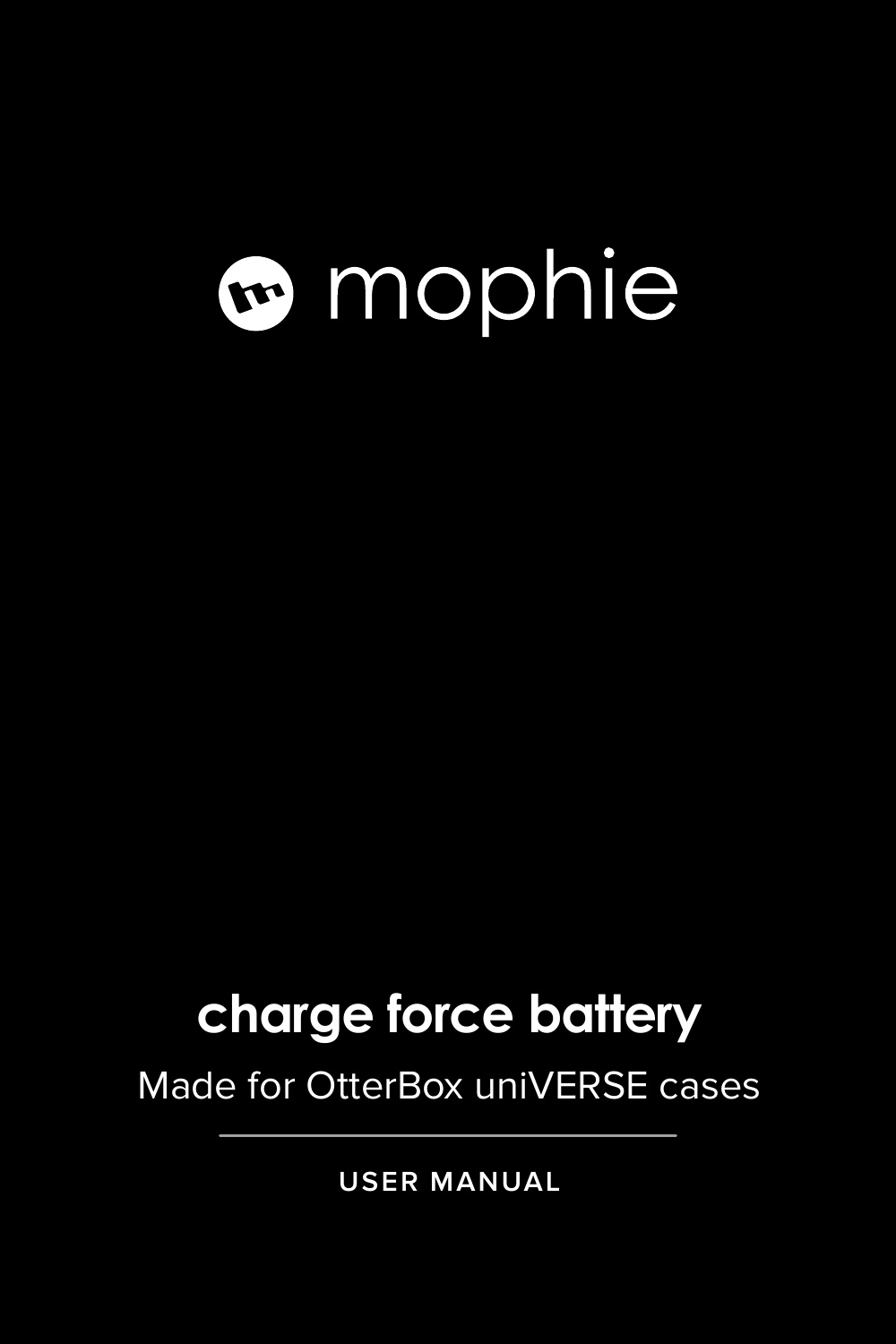#### **Welcome**

Thank you for purchasing the mophie **charge force battery** built for OtterBox uniVERSE cases. The **charge force battery** attaches to the OtterBox uniVERSE case, providing wireless charging capabilities, extending talk time up to 39 total hours\* and web browsing up to 20 total hours\*. The modular design lets you attach the battery whenever you need it most. Now you will be able to travel great distances and be the master of your own destiny, no longer bound by the limitations of your device's internal battery!

\*Total hours are estimated by adding the mAh capacity of the **charge force battery** to that of an iPhone 6s Plus battery. The total hours you will receive depends on a variety of factors that are different for every user.

#### **Package Contains**

- **charge force battery** built for OtterBox uniVERSE cases
- Micro-USB cable
- Quick-start guide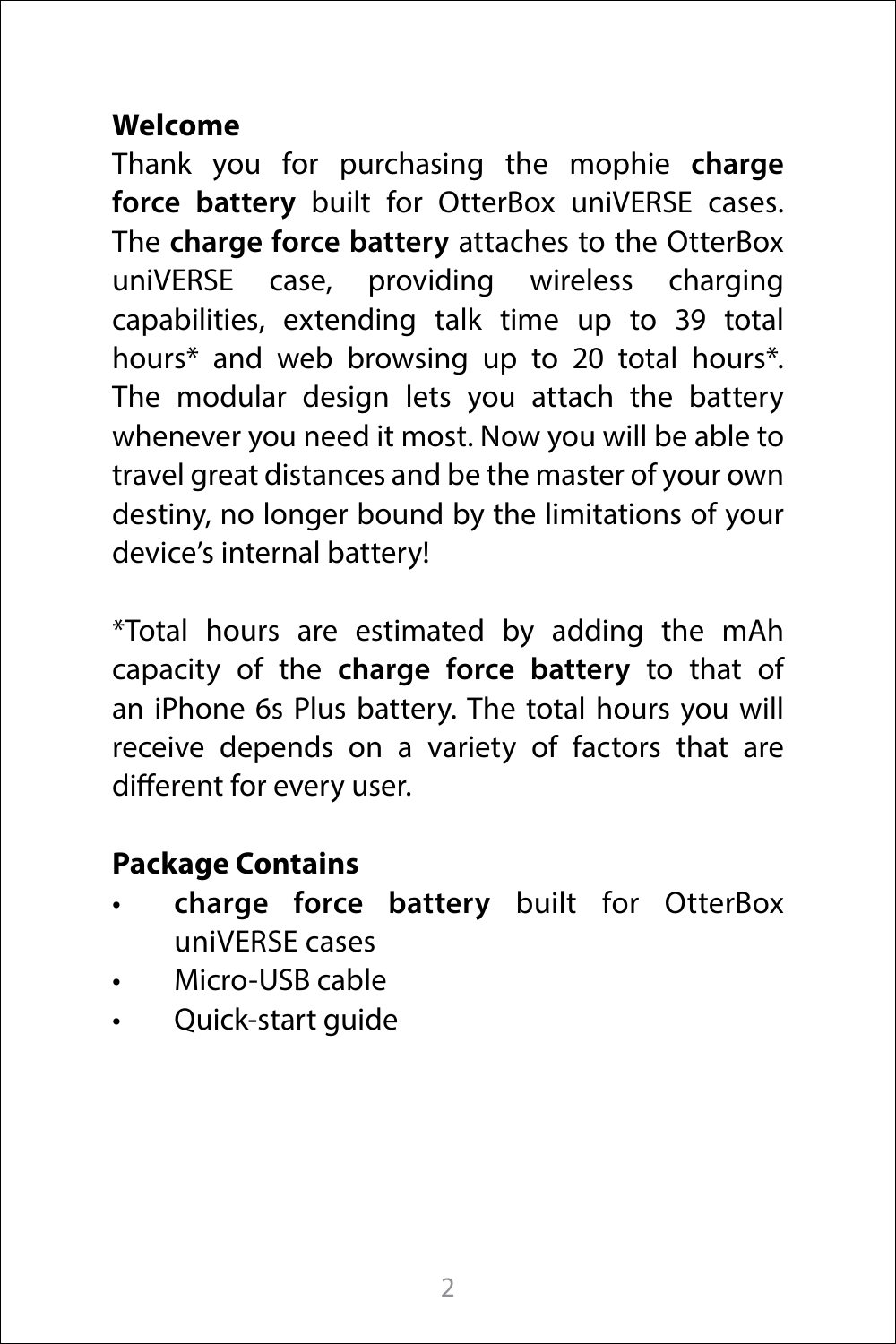#### **Features**

Here's a rundown of why your **charge force battery** built for OtterBox uniVERSE is so great:

- High-density, high-output battery attaches directly to the OtterBox uniVERSE case and connects to the installed iPhone, providing up to 39 total hours\* of talk time or 20 total hours\* of web browsing.
- Universal wireless charging is compatible with all mophie charge force accessories and Qi and other common wireless charging systems.
- Priority+ pass-through charging provides power to the iPhone in the OtterBox uniVERSE case before the **charge force battery** starts to recharge.
- Track battery power at a glance with the integrated four-light LED status indicator. You can keep tabs on charging status and current battery life. Know before you go!
- Rechargeable for over 500 full cycles. Our battery is built to last so you can do more, longer.
- Digital Power Management circuitry provides built-in short-circuit, overcharge and temperature protection. Safety First!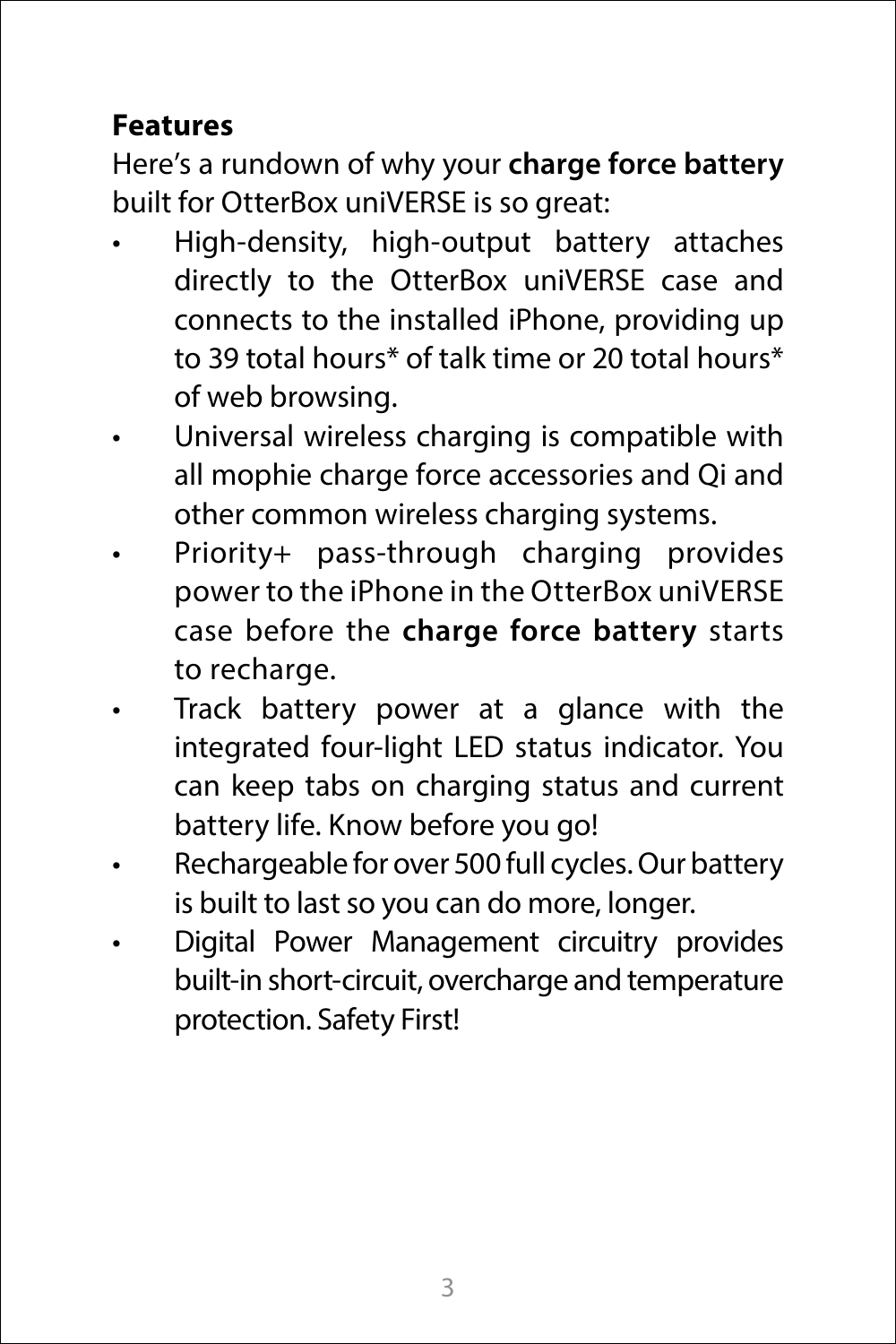#### **Compatibility**

• The mophie **charge force battery** built for OtterBox uniVERSE has been designed to work only with OtterBox uniVERSE cases. Please do not attempt to use it with any other device.

– If you experience any issues with charging your iPhone, ensure that the **charge force battery** is fully charged and check the FAQ section on this website.

• The mophie **charge force battery** built for OtterBox uniVERSE will charge wirelessly from any mophie charge force charger or any Qi-compatible wireless charger, and is also compatible with other wireless charging technologies, such as those at coffee houses, on airline flights, in furniture products with wireless charging, and in consumer vehicles that support wireless charging.

As always, no matter what device you have, carefully read through the Warning section in this manual and in the quick-start guide included with your **charge force battery** before using it.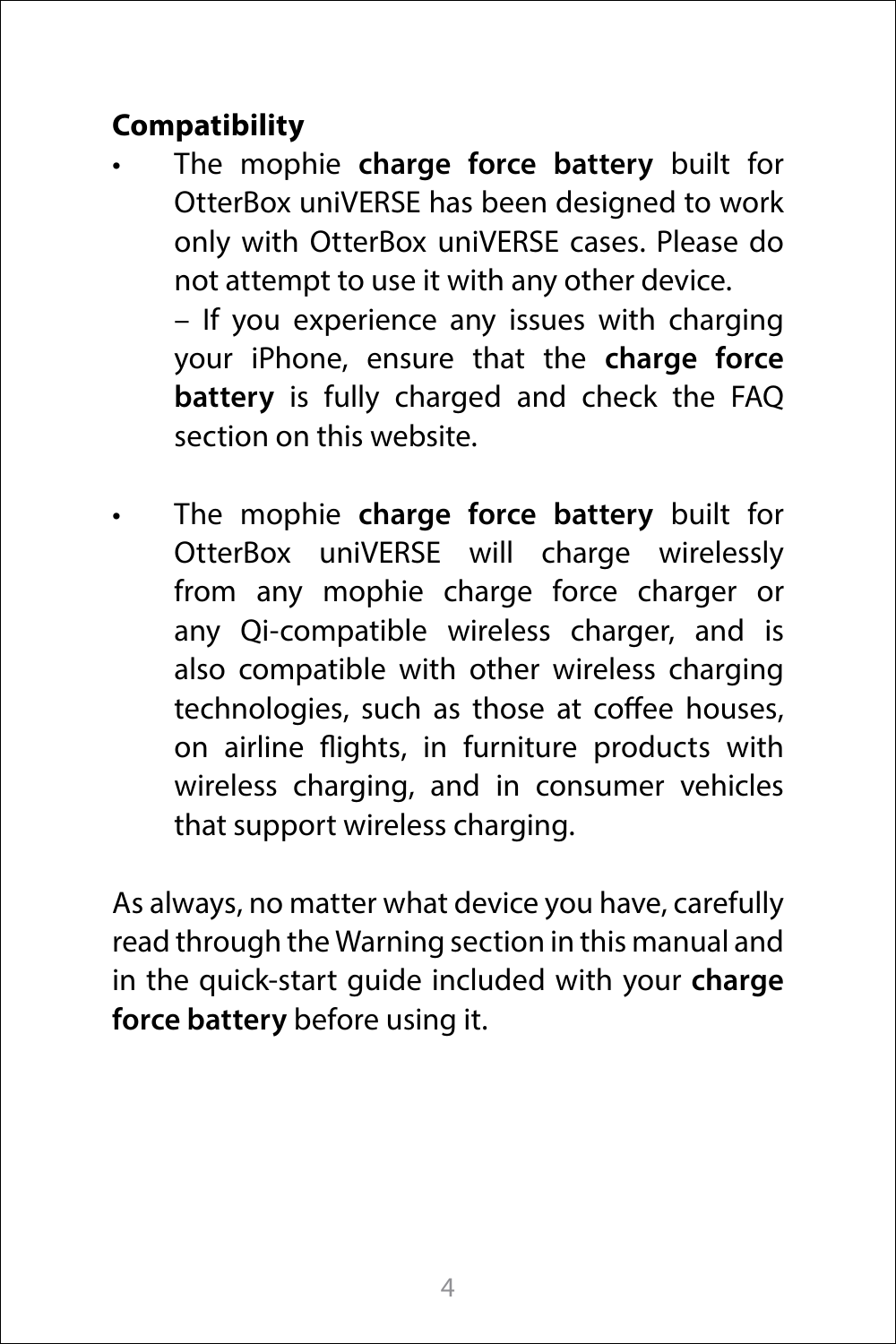#### **Installing Your** *charge force battery*

- 1. Install your iPhone into the OtterBox uniVERSE case and remove the access plate on the back of the case.
- 2. Slide the **charge force battery** into the track rails in the OtterBox uniVERSE case.



3. Slide the battery all the way up onto the case until the lock button clicks into place.

Make sure the battery's Lightning connector is inserted all the way into the port on the phone.

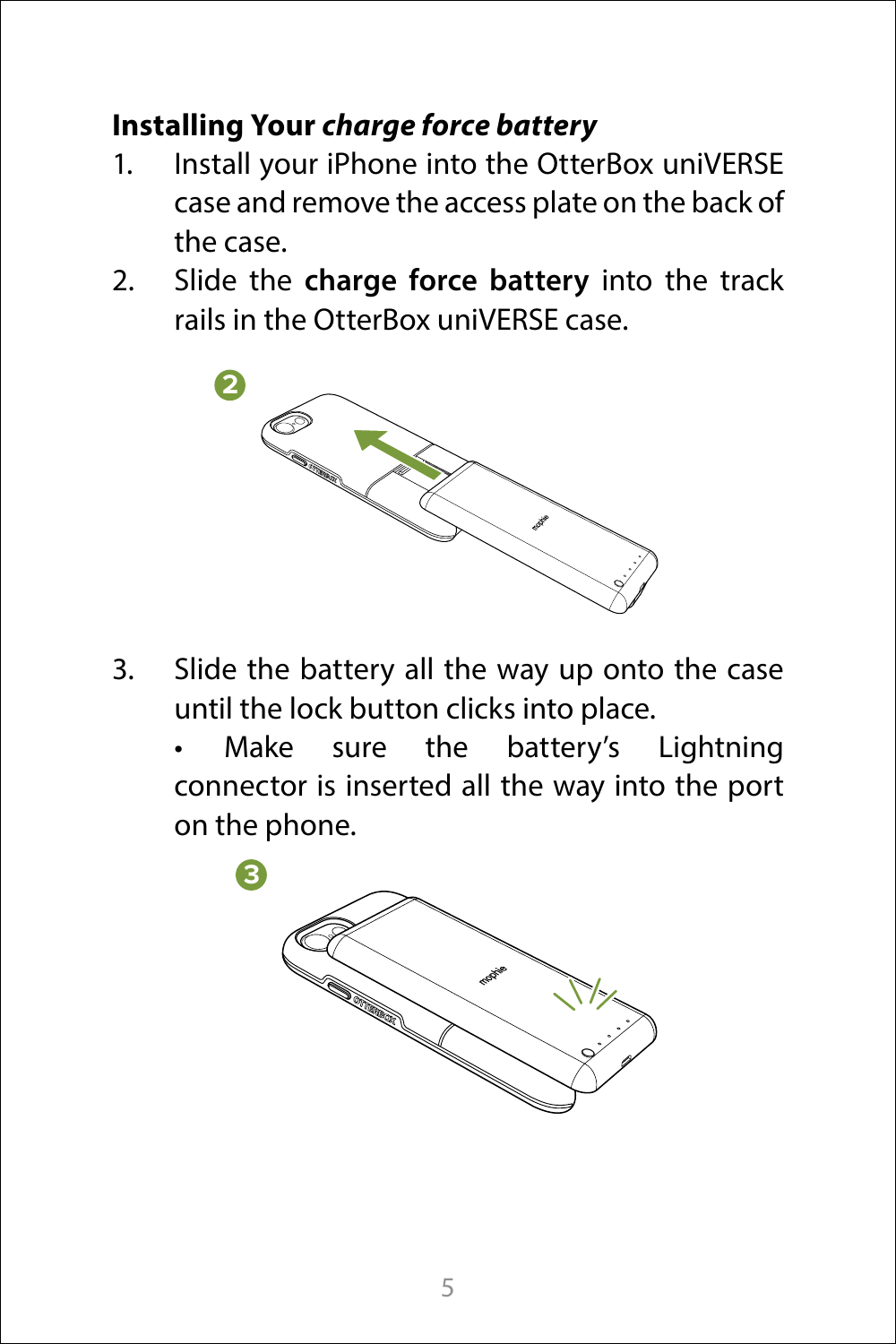**Charging Your Phone Using Your** *charge force battery* IMPORTANT: Before using your **charge force battery** for the first time, fully charge it (so that pressing the charge status button lights all 4 status LEDs).

To begin charging your phone, press the battery's status button for 2 seconds.

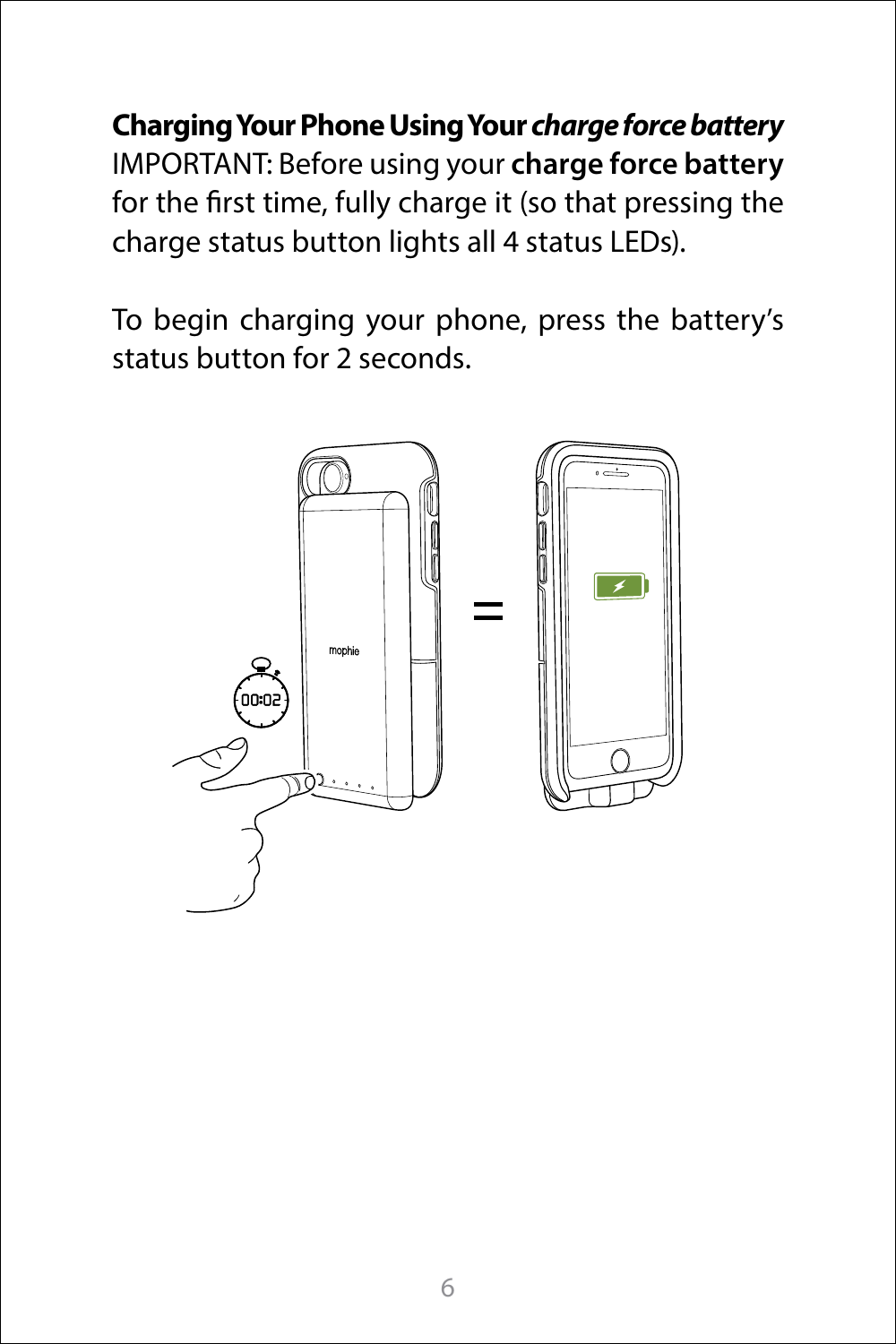**Charging Your** *charge force battery* **(Wireless)** Your **charge force battery** will charge wirelessly from mophie charge force mounts and all Qi-compatible wireless chargers, and can be wirelessly charged by most brands of wireless charging bases. It is also compatible with other wireless charging technologies, such as those used at coffee houses, on airline flights, in furniture products with wireless charging, and in consumer vehicles that support wireless charging.

1. Place the **charge force battery** against the mophie charge force mount or on the wireless charging base to begin charging.

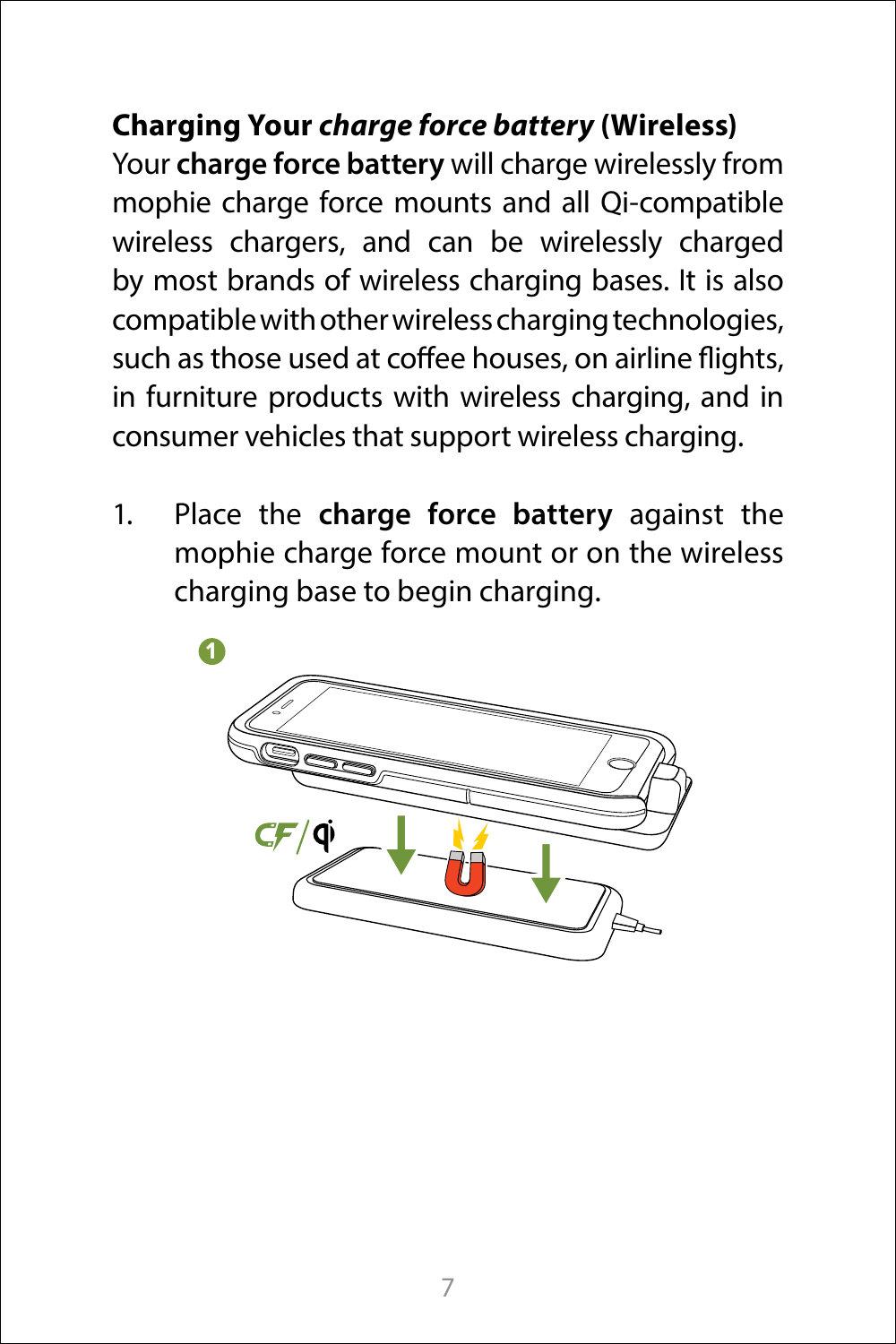2. Make sure that the **charge force battery** is centered on the charging base. (When charging from a mophie charge force mount the **charge force battery** will automatically align itself for a proper charge.)

**1**



#### **Charging Your** *charge force battery* **(Wired)**

Use the supplied cable to connect your **charge force battery** to the charging adapter included with your iPhone or another USB wall adapter. Charging adapters with a 2A output or greater will yield the best results.

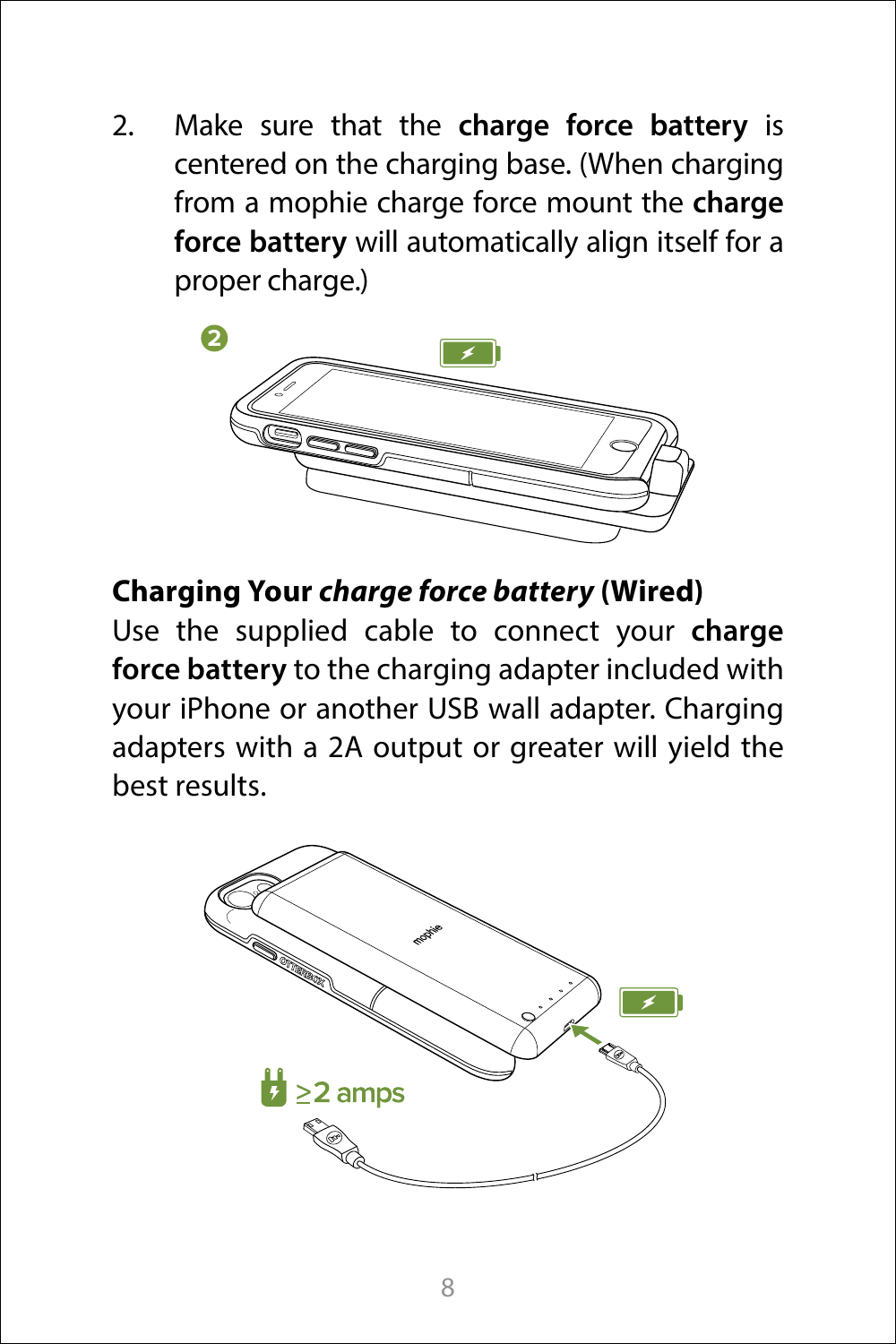**Checking Your** *charge force battery***'s Charging Status** 

Momentarily press the status button on your **charge force battery** and the status LEDs will indicate its charge level. Four LEDs means that the battery is fully charged, while one LED means that it's almost empty. Know before you go!



#### **Taking Care Of Your** *charge force battery*

- Keep your **charge force battery** dry and away from moisture and corrosive materials.
- Do not clean your **charge force battery** with harsh chemicals, soaps or detergents. Just wipe it with a soft, water-dampened cloth.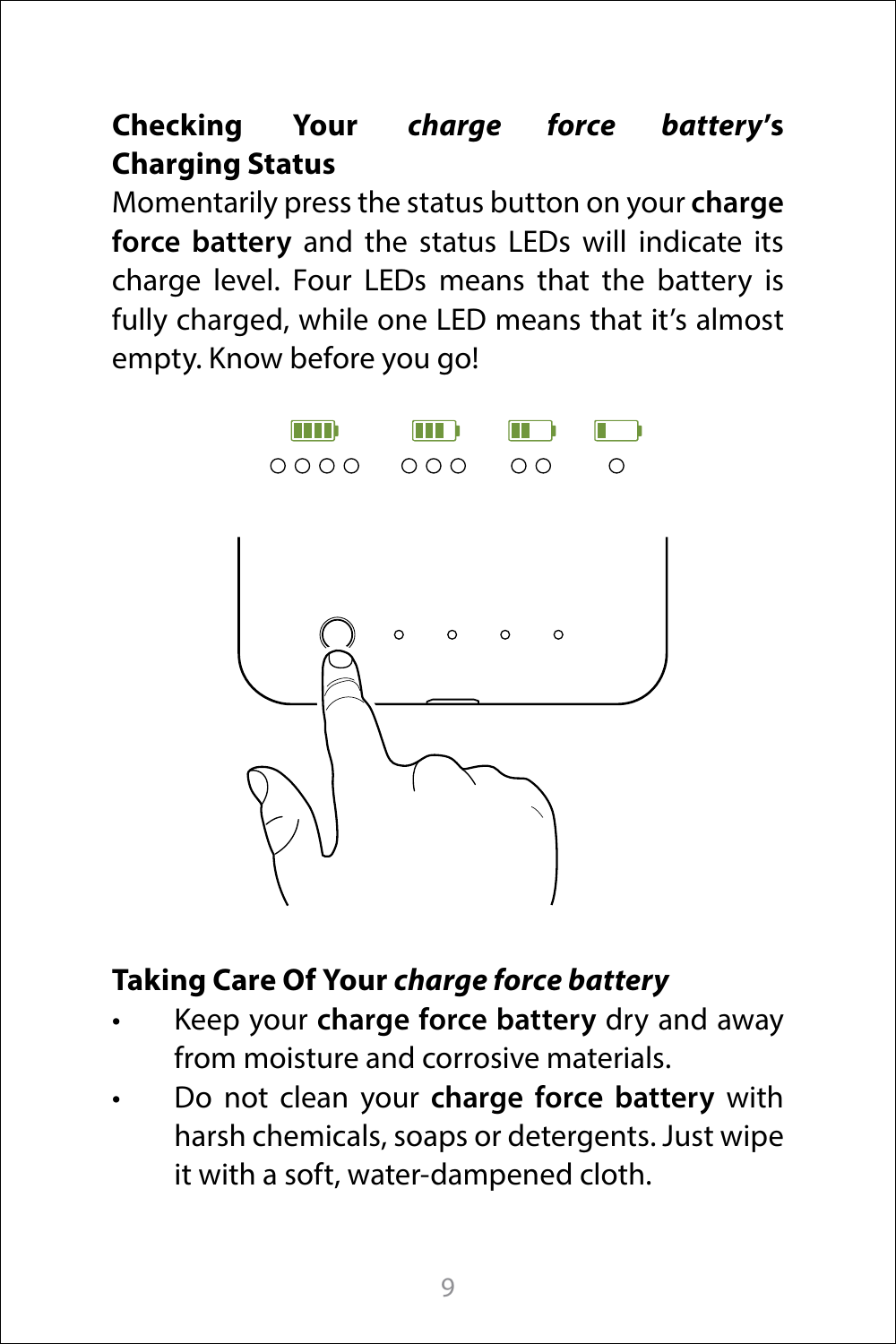- Make sure the battery's USB port does not become contaminated with lint or other debris. Use a canned-air type of product periodically to ensure that the port opening is clear.
- Recharge your **charge force battery** once every three months when not in use. If you plan on putting it away, charge it for one hour first.

#### **Warranty**

At mophie, we are dedicated to making the best quality products we can. To back this up, this product is warranted for 2 years from date of purchase. This warranty does not affect any statutory rights that you may be entitled to. Keep a copy of your purchase receipt as proof of purchase. Be sure to register your product at [mophie.com](http://www.mophie.com). Failure to register your product and/or provide proof of purchase may void the warranty.

#### **Exclusions & Limitations**

Except for the limited warranty expressly set forth or to the extent restricted or prohibited by applicable law, mophie expressly disclaims any and all other warranties express or implied, including any warranty of quality, merchantability, or fitness for a particular purpose, and you specifically agree that mophie shall not be liable for any special, incidental, indirect, punitive, or consequential damages for breach of any warranty of any type on any mophie product.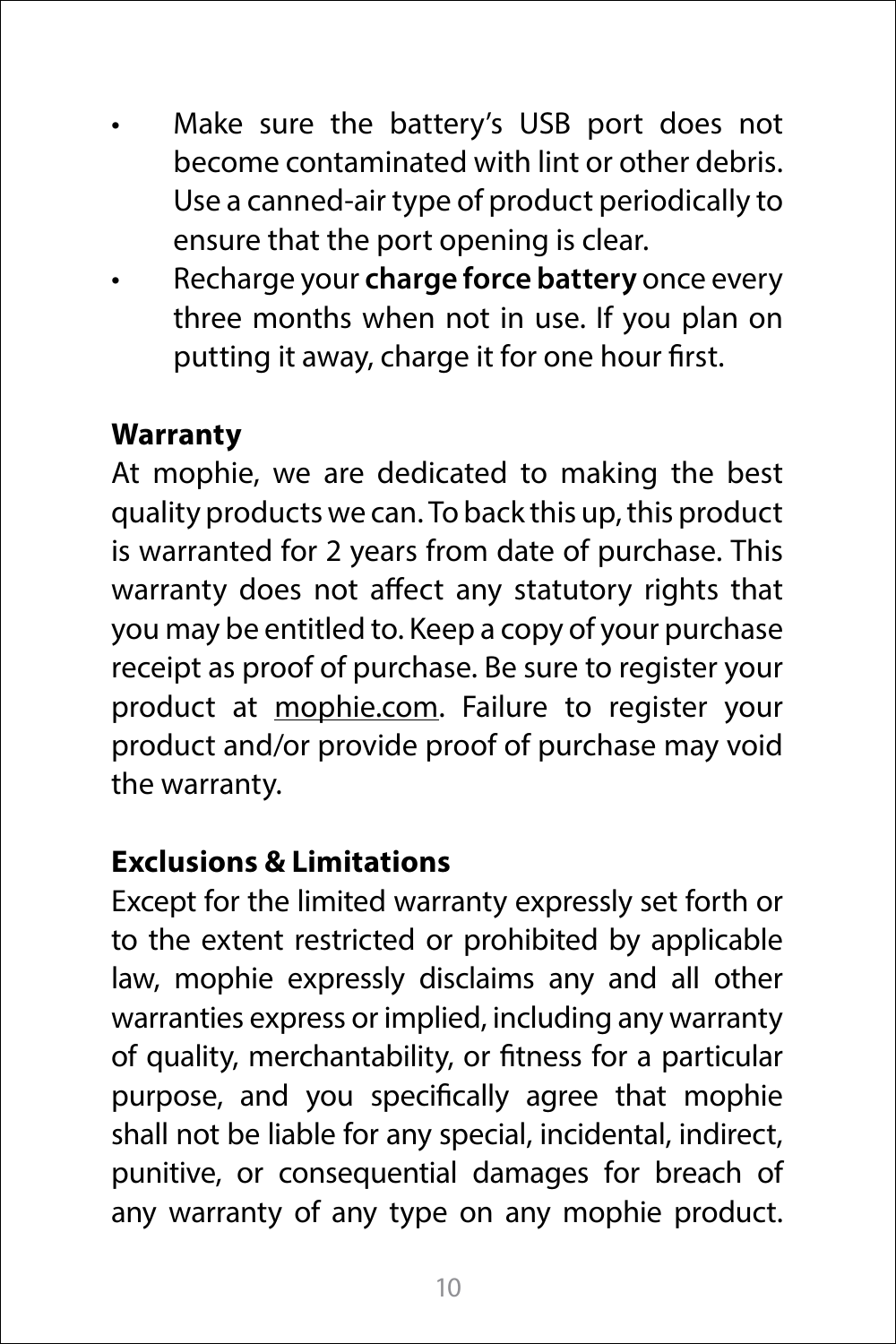In addition to and without limiting the generality of the foregoing disclaimers, the limited warranty does not, under any circumstances, cover the replacement or cost of any electronic device or personal property inside or outside of the mophie product.

#### **Customer Service**

Telephone: 1-888-8mophie International: +1 (269) 743-1340 Web: [www.mophie.com/cs](http://www.mophie.com/cs)

#### **Warning**

Read all instructions and warnings prior to using this product. Improper use of this product may result in product damage, excess heat, toxic fumes, fire or explosion, for which damages you ("Purchaser"), and not mophie llc ("Manufacturer") are responsible.

WARNING! This product contains magnets. To reduce the risk of interference with other electrical equipment, consult your doctor and/or device manufacturer before using this product if you have a pacemaker or other implanted electrical device.

 $\frac{1}{2}$  Before using your battery for the first time, fully charge it (so that pressing the charge status button lights all 4 status LEDs).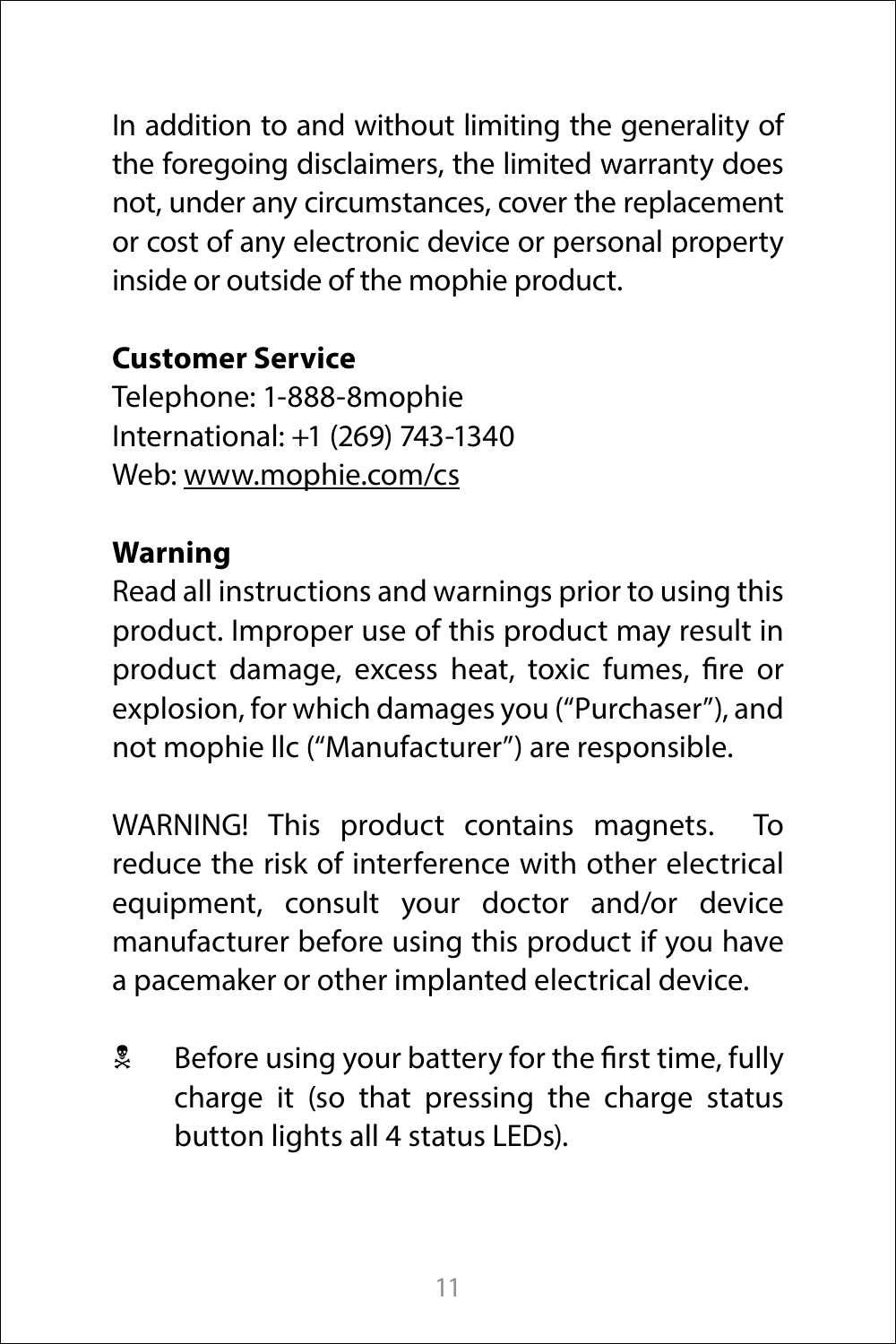- **L** Do not store device in high-temperature environments, including heat caused by intense sunlight or other forms of heat. Do not place device in fire or other excessively hot environments.
- **E** Be cautious of excessive drops, bumps, abrasions, or other impacts to this device. If there is any damage to the device such as dents, punctures, tears, deformities, or corrosion due to any cause, discontinue use. Contact Manufacturer or dispose of it in an appropriate manner at your local battery-recycling center.
- **Do not disassemble this device or attempt to** re-purpose or modify it in any manner.
- **K** For questions or instructions for the various ways to charge this device refer to the illustrations in the *Charging your charge force battery* sections of this user manual.
- $\frac{1}{2}$  Do not attempt to replace any part of this device.
- **Number** 15 If this device is intended by Purchaser to be used by a minor, purchasing adult agrees to provide detailed instructions and warnings to any minor prior to use. Failure to do so is sole responsibility of purchaser, who agrees to indemnify Manufacturer for any unintended use/misuse by a minor.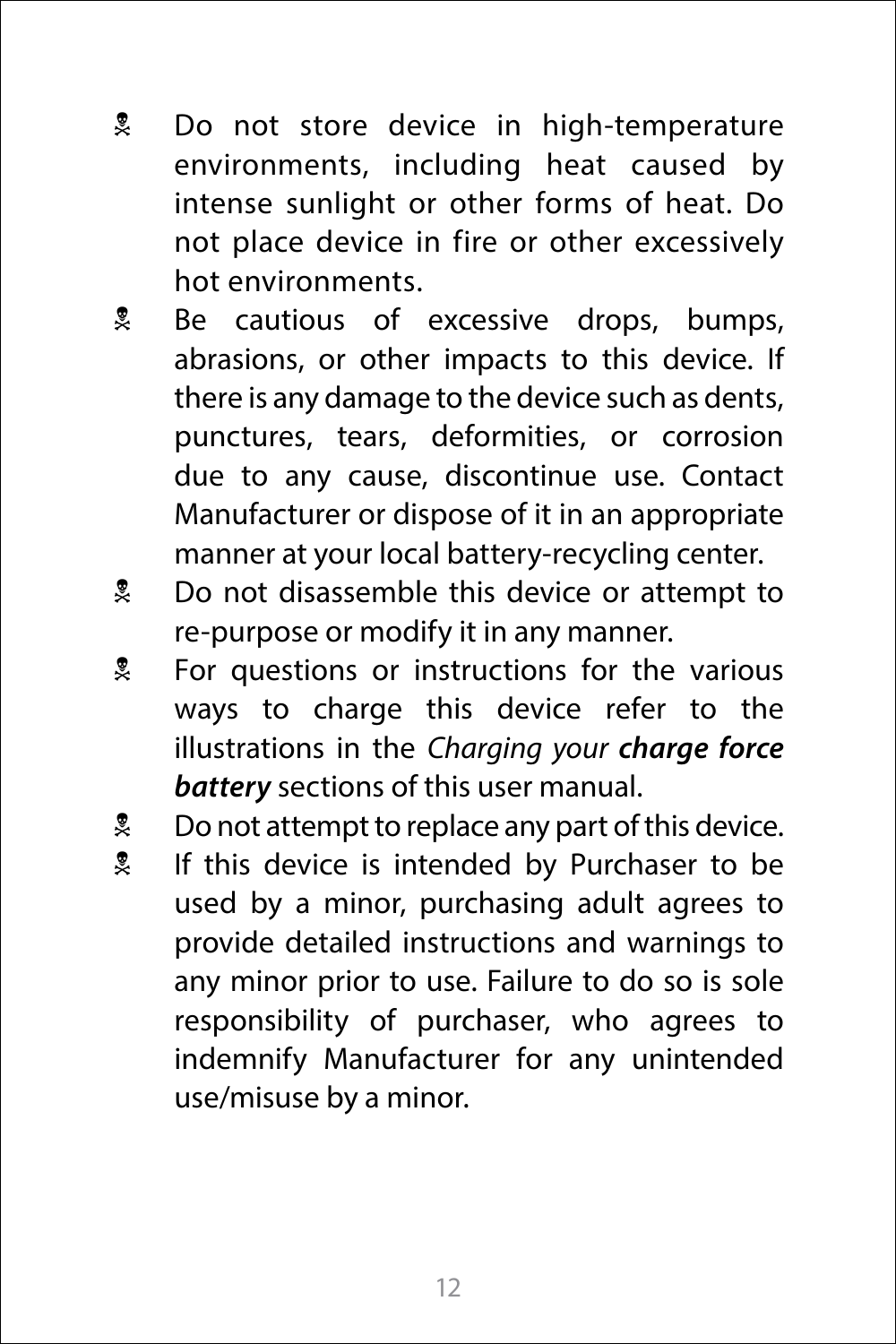- **All products have gone through a thorough** quality assurance inspection. If you find that your device is excessively hot, is emitting odor, is deformed, abraded, cut or is experiencing or demonstrating an abnormal phenomenon, immediately stop all product use and contact Manufacturer.
- **R** Never dispose of batteries in the garbage. Disposal of batteries in the garbage is unlawful under state and federal environmental laws and regulations. Always take used batteries to your local battery-recycling center.
- **Before storing your battery for an extended** period of time, fully charge it (so that pressing the charge status button lights all 4 LEDs).

#### **Legal**

This product is meant for use only in conjunction with the appropriate device. Please consult your device packaging to determine whether this product is compatible with your particular device. Manufacturer is not responsible for any damages to any device incurred through the use of this product.

Manufacturer shall not in any way be liable to you or to any third party for any damages you or any third party may suffer as a result of use, intended or unintended, or misuse of this product in conjunction with any device or accessory other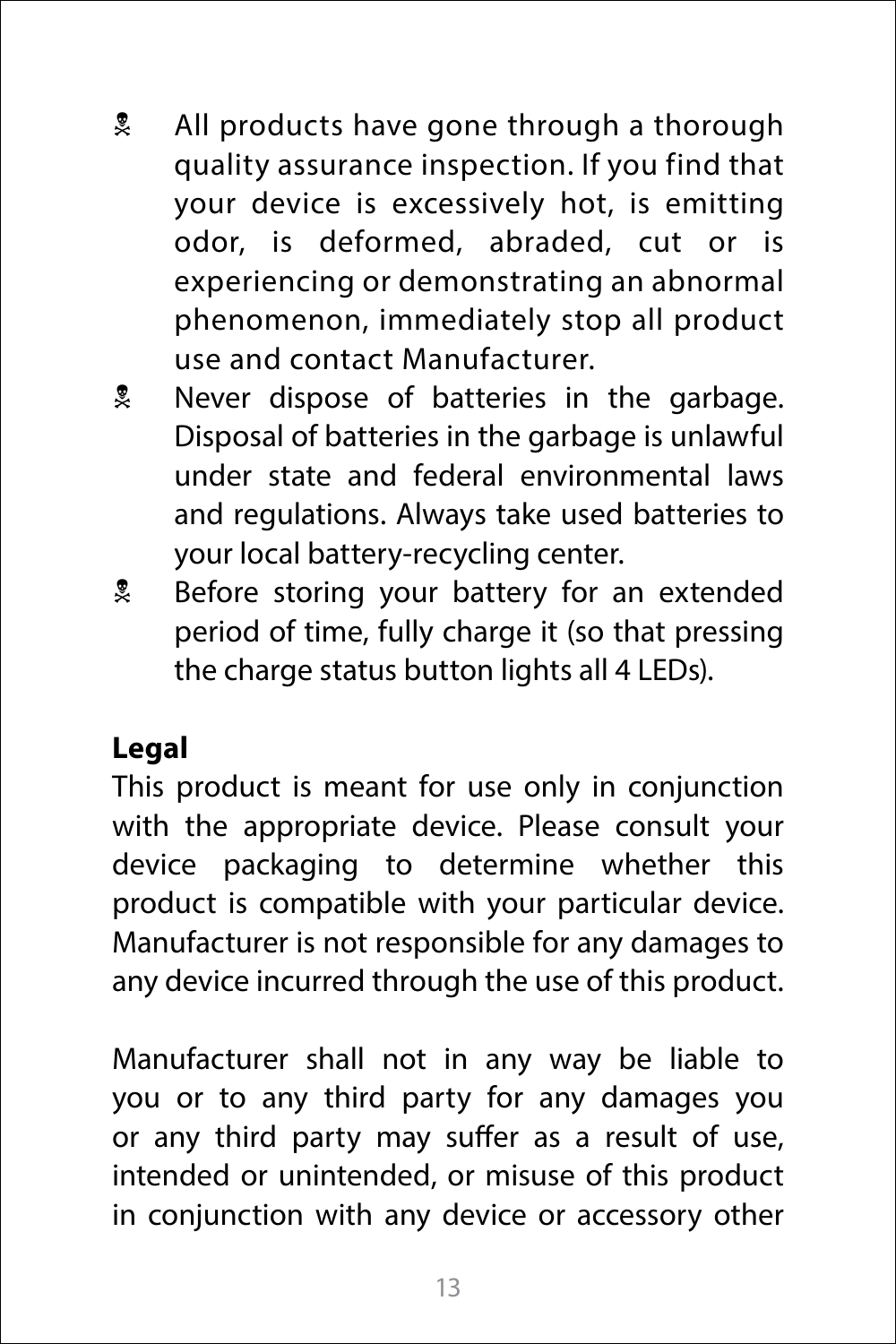than the appropriate device for which this product is designed. Manufacturer will not be responsible for any damages you or any third party may suffer as a result of misuse of this product as outlined above. If you are responsible for product use with an unintended device and damages result from such use, you agree to indemnify Manufacturer for any resulting injuries to any third part(ies).

IN NO EVENT WILL THE MANUFACTURER, DISTRIBUTOR OR OTTER PRODUCTS, LLC BE LIABLE FOR ANY INCIDENTAL, DIRECT, INDIRECT, SPECIAL, PUNITIVE OR CONSEQUENTIAL DAMAGES (SUCH AS, BUT NOT LIMITED TO, DAMAGES FOR LOSS OF PROFITS, BUSINESS, SAVINGS, DATA OR RECORDS) RELATED TO THIS PRODUCT. EXCEPT AS STATED HEREIN, NO OTHER WARRANTIES SHALL APPLY.

mophie, charge force, mophie loves you, Priority+, Stay Powerful, the five-circles design, and the mophie logo are trademarks of mophie inc. iPhone is a trademark of Apple Inc., registered in the U.S. and other countries. Lightning is a trademark of Apple Inc. The trademark "iPhone" is used with a license from Aiphone K.K. "Made for iPhone" means that an electronic accessory has been designed to connect specifically to iPhone, and has been certified by the developer to meet Apple performance standards. Apple is not responsible for the operation of this device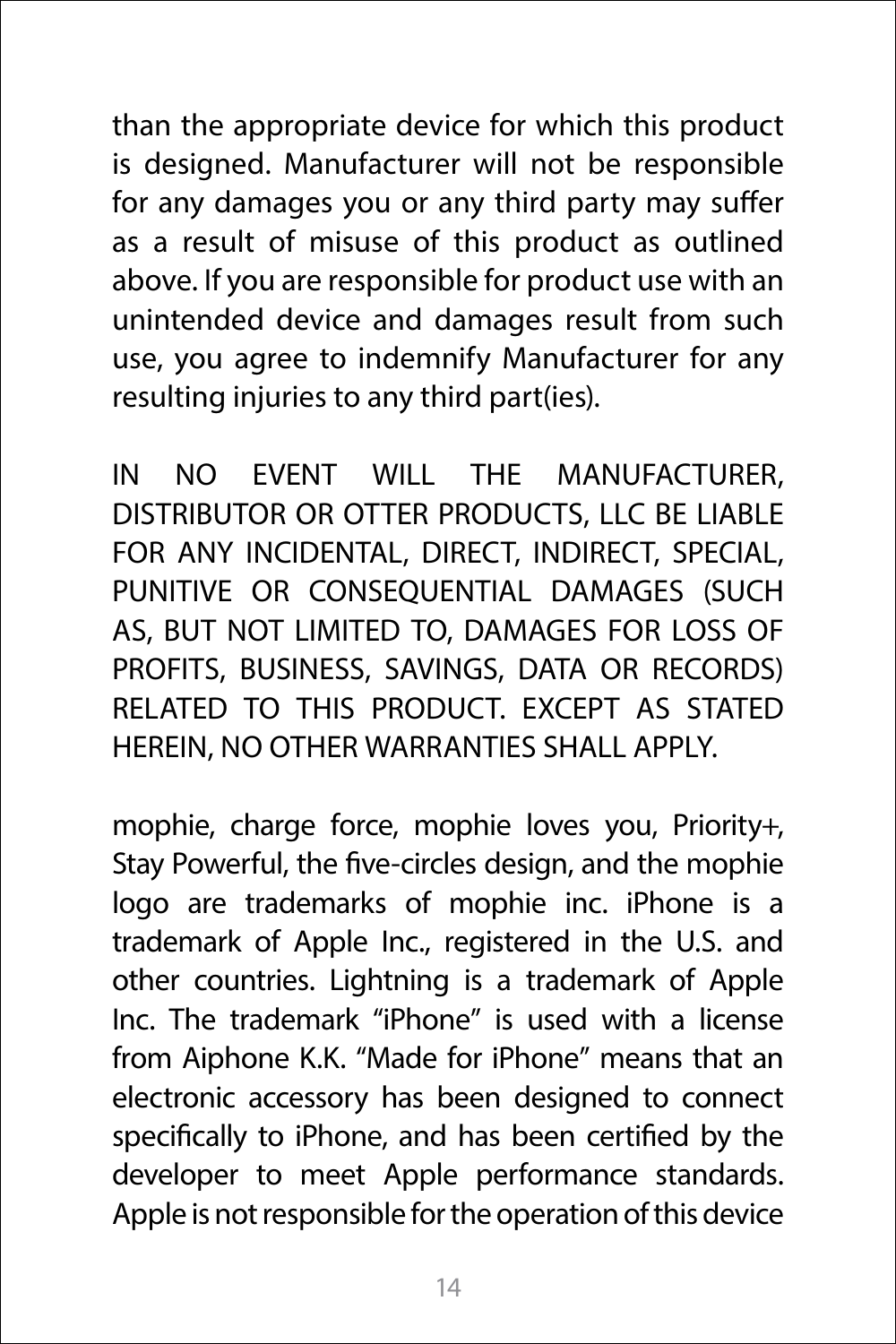or its compliance with safety and regulatory standards. Please note that the use of this accessory with iPhone may affect wireless performance. The OtterBox name and OtterBox trademarks are the property of Otter Products, LLC, registered in the U.S. and other countries. Otter Products, LLC, and its related persons and entities, is not responsible for the operation of this product or its compliance with safety and regulatory standards. This product has been designed for use with certain OtterBox branded products and has been certified by the manufacturer to meet OtterBox performance standards. The 'Qi' symbol is a trademark of the Wireless Power Consortium. All rights reserved. Patents: [mophie.com/patents](http://www.mophie.com/patents).

This device complies with part 15 of the FCC Rules and RSS-Gen of IC Rules. Operation is subject to the following two conditions: (1) This device may not cause harmful interference, and (2) this device must accept any interference received, including interference that may cause undesired operation.

NOTE: This equipment has been tested and found to comply with the limits for a Class B digital device, pursuant to part 15 of the FCC Rules. These limits are designed to provide reasonable protection against harmful interference in a residential installation. This equipment generates, uses and can radiate radio frequency energy and, if not installed and used in accordance with the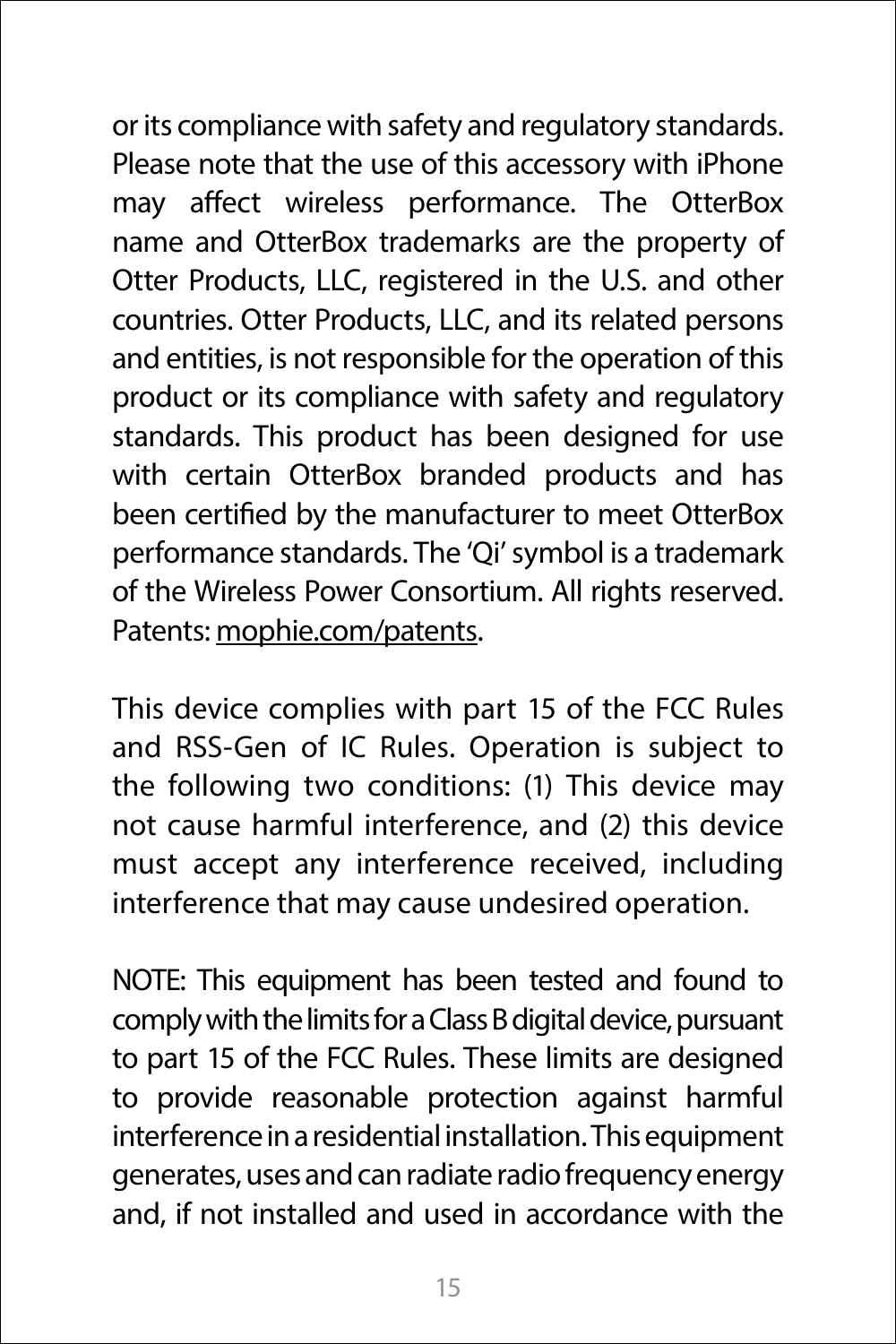instructions, may cause harmful interference to radio communications. However, there is no guarantee that interference will not occur in a particular installation.

If this equipment does cause harmful interference to radio or television reception, which can be determined by turning the equipment off and on, the user is encouraged to try to correct the interference by one or more of the following measures:

- Reorient or relocate the receiving antenna.
- Increase the separation between the equipment and receiver.
- Connect the equipment into an outlet on a circuit different from that to which the receiver is connected.
- Consult the dealer or an experienced technician for help.

CAUTION: To comply with the limits of the Class B digital device, pursuant to Part 15 of the FCC Rules, this device must be used with certified peripherals and shielded cables. All peripherals must be shielded and grounded. Operation with non-certified peripherals or non-shielded cables may result in interference to radio or reception.

MODIFICATION: Any changes or modifications of this device could void the warranty.